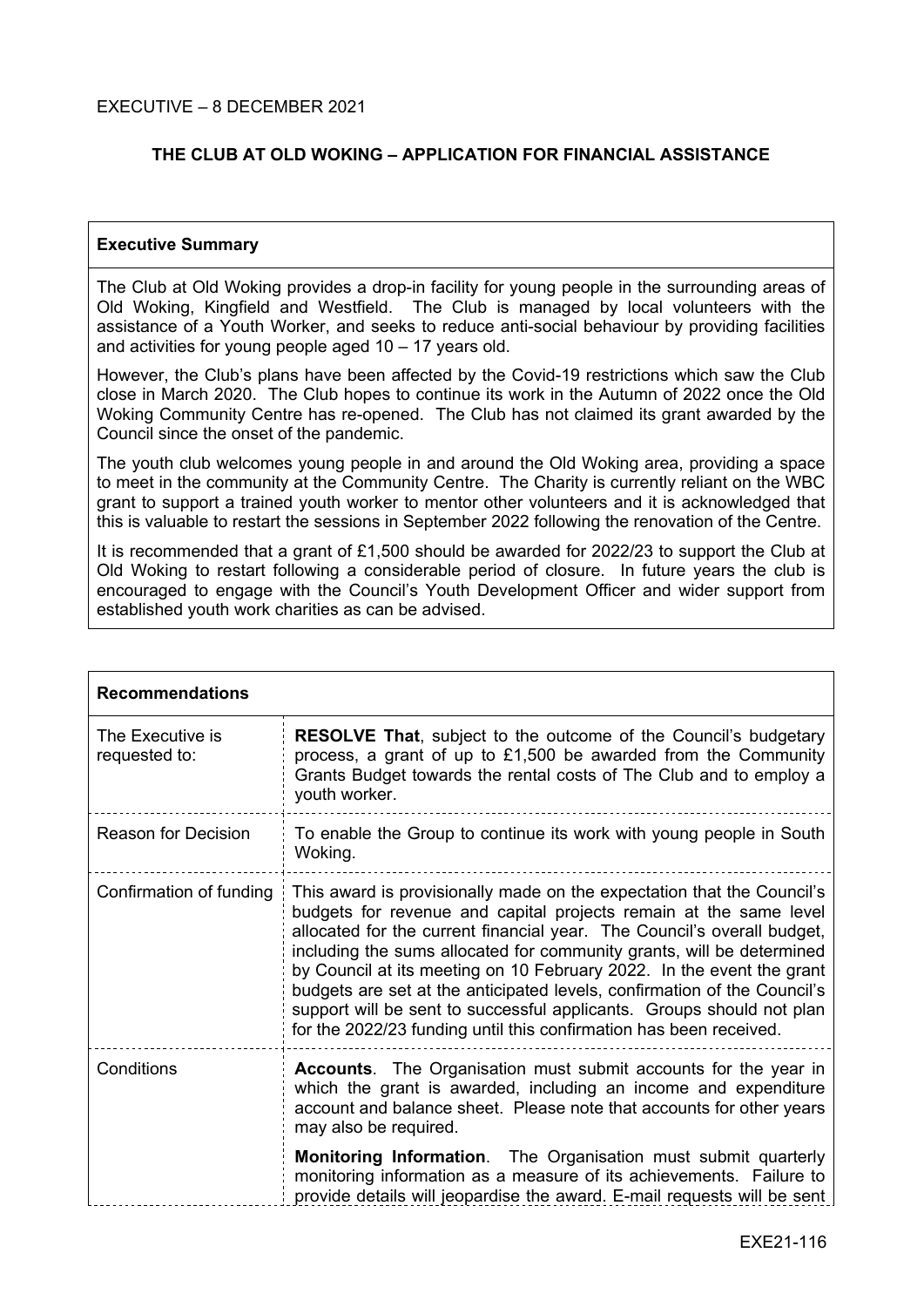|                        | to the applicant on a quarterly basis.                                                                                                                                                                                                                                                                                                                                                                                                                                                                                                                                                                                                                |  |
|------------------------|-------------------------------------------------------------------------------------------------------------------------------------------------------------------------------------------------------------------------------------------------------------------------------------------------------------------------------------------------------------------------------------------------------------------------------------------------------------------------------------------------------------------------------------------------------------------------------------------------------------------------------------------------------|--|
|                        | <b>Publicity.</b> Where possible, the Organisation is required to publicise<br>the support received from Woking Borough Council, including on<br>websites and literature / leaflets produced.                                                                                                                                                                                                                                                                                                                                                                                                                                                         |  |
|                        | <b>Payments.</b> Unless exceptional circumstances exist all invoices must<br>be received quarterly with monitoring information for the previous<br>quarter.                                                                                                                                                                                                                                                                                                                                                                                                                                                                                           |  |
|                        | <b>Payment Period.</b> Final quarter claims must be made by the second<br>week in April. Unclaimed awards will not be available at a later date<br>unless exceptional circumstances can be demonstrated to the Council<br>before the end of the award year.                                                                                                                                                                                                                                                                                                                                                                                           |  |
|                        | <b>Joint Working.</b> WBC expects the Organisation to engage positively<br>on health and wellbeing multi-agency joint work affecting Woking.<br>Groups which refuse may place their Council support at risk, e.g.<br>grant, concessionary rent and other assistance.                                                                                                                                                                                                                                                                                                                                                                                  |  |
|                        | Homelessness Reduction Act 2017. Following the introduction of<br>new legislation from April 2018, the Council expects the support of<br>partner agencies in identifying people at risk of homelessness as early<br>as possible to maximise the opportunities to prevent such. Partner<br>agencies / organisations are expected to be engaged in joint working<br>arrangements to assist in finding suitable housing and support<br>solutions, and where appropriate to undertake and respond to the new<br>'duty to refer'. Groups which do not support this new legislation and<br>way of working positively may put their Council support at risk. |  |
| Performance Indicators | <b>Users.</b> The Organisation to provide a breakdown of the users.                                                                                                                                                                                                                                                                                                                                                                                                                                                                                                                                                                                   |  |
|                        | <b>Activities.</b> The Organisation to provide details of activities and<br>events held.                                                                                                                                                                                                                                                                                                                                                                                                                                                                                                                                                              |  |
|                        | <b>Publicity.</b> The Organisation to advise how the Council's support has<br>been publicised.                                                                                                                                                                                                                                                                                                                                                                                                                                                                                                                                                        |  |
|                        | <b>Statement of Use.</b> The Organisation to provide a statement stating<br>the use to which the grant money has been put.                                                                                                                                                                                                                                                                                                                                                                                                                                                                                                                            |  |
| <b>Future Support</b>  | The financial pressure on the Council's budgets is expected to<br>continue in the coming years and accordingly the overall level of<br>support available in future years may be reduced. The applicant is<br>therefore to be advised that the award of funding for 2022/23 does not<br>imply that a similar application in 2023/24 would be supported. In<br>particular, it is emphasised that the Council is unlikely to be in a<br>position to award any sums above the 2022/23 levels.                                                                                                                                                             |  |
|                        | In view of this, the applicant is to be advised to ensure that<br>contingency plans for the Group's operations for 2023/24 have been<br>drawn up in the event that the Council is unable to continue its support<br>beyond April 2023. All applicants are strongly recommended to<br>pursue alternative sources of funding and are encouraged to approach<br>Woking Borough Council's Community Support Team for advice and<br>support.                                                                                                                                                                                                               |  |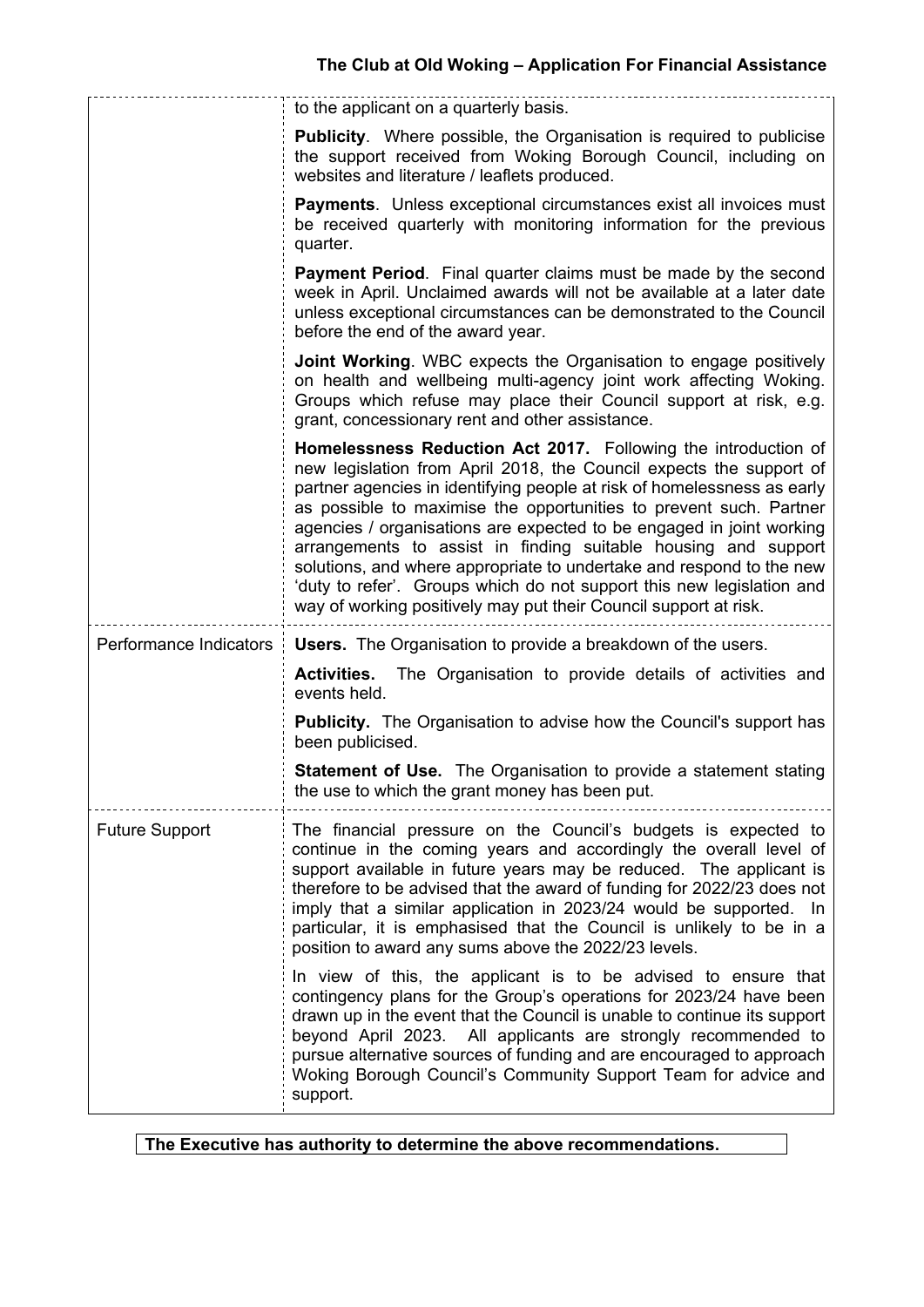### **Background Papers:**

2022/23 Application Form.

### **Reporting Person:**

Julie Fisher, Chief Executive Extn: 3301, Email: julie.fisher@woking.gov.uk

# **Contact Person:**

Frank Jeffrey, Head of Democratic Services Extn: 3012, Email: frank.jeffrey@woking.gov.uk

Doug Davern, Democratic Services Officer Extn: 3018, Email: doug.davern@woking.gov.uk

#### **Portfolio Holder:**

Cllr Simon Ashall Email: cllrsimon.ashall@woking.gov.uk

#### **Shadow Portfolio Holder:**

Cllr Will Forster Email: cllrwill.forster@woking.gov.uk

# **Date Published:**

30 November 2021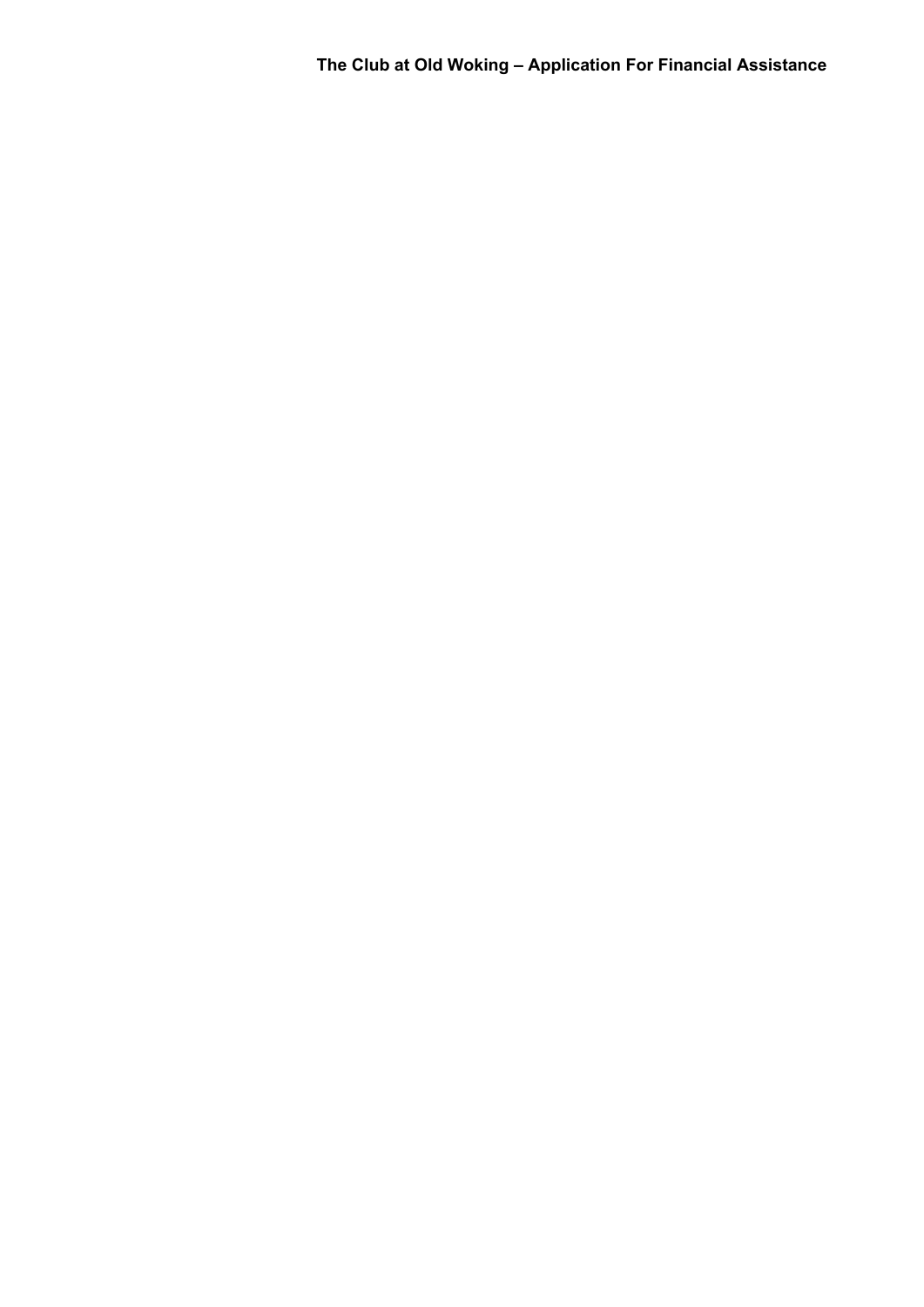| 1.0 Summary of Application |                                                                                                                                                                                                                                                                                                                                                                                                                                                                                                                                                               |  |  |  |
|----------------------------|---------------------------------------------------------------------------------------------------------------------------------------------------------------------------------------------------------------------------------------------------------------------------------------------------------------------------------------------------------------------------------------------------------------------------------------------------------------------------------------------------------------------------------------------------------------|--|--|--|
| 1.1 Status and Aims        | The Club at Old Woking aims to provide a safe, managed environment<br>in which young people aged between 11 and 18 can mix, socialise<br>and take part in activities which increase their sense of self-worth and<br>teach them how to value the needs of the wider community. The Club<br>aimed to operate weekly this year, as opposed to once every fortnight,<br>however due to Covid-19 this has not been possible.<br>A club night includes sports, crafts and input from a Surrey County<br>Council children's worker. There are occasional trips out. |  |  |  |
|                            |                                                                                                                                                                                                                                                                                                                                                                                                                                                                                                                                                               |  |  |  |
| 1.2 Employees              | None.                                                                                                                                                                                                                                                                                                                                                                                                                                                                                                                                                         |  |  |  |
| 1.3 Volunteers             | 7, whose activities include running club nights, which includes<br>organising games/crafts and manning the tuck shop. The Committee<br>Members (Secretary,<br>treasurer etc) deal with<br>background<br>organisation.                                                                                                                                                                                                                                                                                                                                         |  |  |  |
| 1.4 Clients/Users          | None.                                                                                                                                                                                                                                                                                                                                                                                                                                                                                                                                                         |  |  |  |
| 1.5 Members                | 28, comprising:                                                                                                                                                                                                                                                                                                                                                                                                                                                                                                                                               |  |  |  |
|                            | 16 male                                                                                                                                                                                                                                                                                                                                                                                                                                                                                                                                                       |  |  |  |
|                            | 12 female                                                                                                                                                                                                                                                                                                                                                                                                                                                                                                                                                     |  |  |  |
|                            | 6 disabled                                                                                                                                                                                                                                                                                                                                                                                                                                                                                                                                                    |  |  |  |
|                            | 3 ethnic minority                                                                                                                                                                                                                                                                                                                                                                                                                                                                                                                                             |  |  |  |
|                            | 28 resident in Woking                                                                                                                                                                                                                                                                                                                                                                                                                                                                                                                                         |  |  |  |
|                            | 8 aged 11-18                                                                                                                                                                                                                                                                                                                                                                                                                                                                                                                                                  |  |  |  |
|                            | 20 aged 19-65                                                                                                                                                                                                                                                                                                                                                                                                                                                                                                                                                 |  |  |  |
|                            | Young people can become members of the club after attending their<br>first free session.                                                                                                                                                                                                                                                                                                                                                                                                                                                                      |  |  |  |
| 1.6 Sum Requested          | £1,700 (Revenue)                                                                                                                                                                                                                                                                                                                                                                                                                                                                                                                                              |  |  |  |
| 1.7 Project                | The application is to operate a youth club for 10-17 year olds living in<br>Old Woking and the surrounding area. The Group intends for the<br>sessions to continue once the Old Woking Community Centre has re-<br>opened following possible building works towards the end of next<br>year. The application is for weekly hall hire on a Wednesday for 25<br>weeks from September 2022 until March 2023.                                                                                                                                                     |  |  |  |
|                            | The Club has resources left over due to the long closure period and<br>receives occasional donations of materials, therefore does not need<br>extra funding for materials on its return.                                                                                                                                                                                                                                                                                                                                                                      |  |  |  |
| 1.8 Cost breakdown:        | Hall Hire $-$ £38 x 25 weeks = £950                                                                                                                                                                                                                                                                                                                                                                                                                                                                                                                           |  |  |  |
|                            | Youth Worker - £30 x 25 weeks = £750                                                                                                                                                                                                                                                                                                                                                                                                                                                                                                                          |  |  |  |
|                            | £26 per session for a paid Youth Worker for one year (during term<br>time) to support the transition back to weekly meetings and to help                                                                                                                                                                                                                                                                                                                                                                                                                      |  |  |  |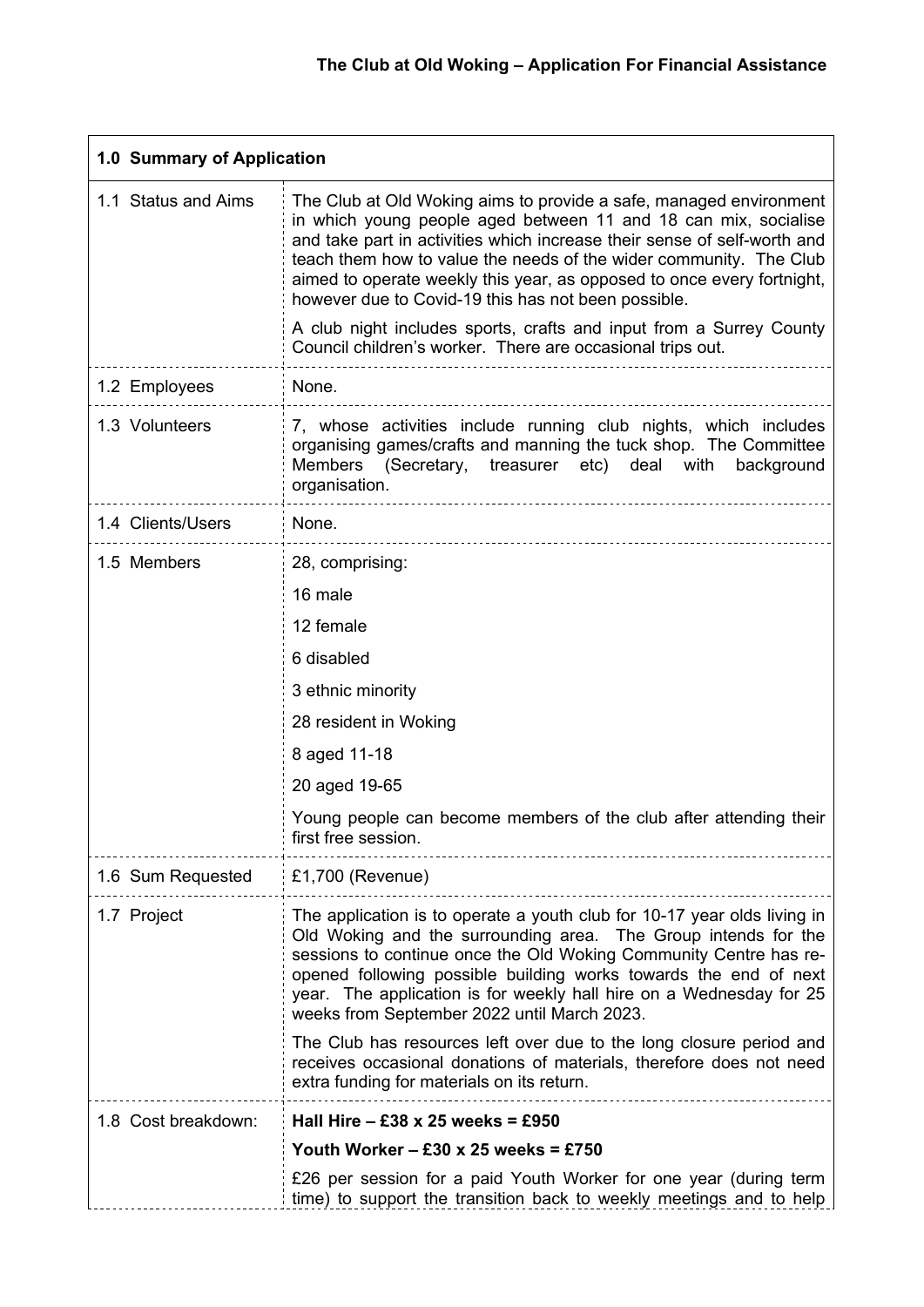|                       | inspire and mentor new volunteers).                                                                                                                                                                                                                                                                                                                                                                          |  |
|-----------------------|--------------------------------------------------------------------------------------------------------------------------------------------------------------------------------------------------------------------------------------------------------------------------------------------------------------------------------------------------------------------------------------------------------------|--|
| 1.9 Community Benefit | Surreyi shows that South Woking is in the lowest 5% of the child<br>deprivation index in Surrey, and it should be noted that there are no<br>other youth clubs operating in the area.                                                                                                                                                                                                                        |  |
|                       | Without a regular youth club, young people have little else to do and<br>many cannot afford to join subscription groups like scouts and guides.                                                                                                                                                                                                                                                              |  |
|                       | Local people will benefit by reduced boredom amongst young people<br>locally and hopefully a reduction in anti-social behaviour. Much of the<br>work of the Group is directed towards encouraging tolerance and<br>community cohesion between the different groups of young people<br>worked with.                                                                                                           |  |
| 1.10 Covid-19 Impact  | The Club has not operated since the end of March 2020 and states<br>that the young people are mostly playing in the local streets. There<br>have been multiple reports of Anti-Social Behaviour in the area<br>especially around St Peter's Recreation Ground, which could have<br>been addressed more easily had the Club been running.                                                                     |  |
|                       | As several of its long-term volunteers are shielding, it could not re-<br>open given the risk of the young people from multiple different schools<br>passing on Covid-19 to the volunteers. The Club adds that with a plan<br>to delay the restart until September 2022 it will be able to recruit a few<br>younger volunteers to help if the current volunteers are not able to<br>help again by next year. |  |

|                                         | 2.0 Financial Background                                                                                                                                                                                                                                                                              |  |  |
|-----------------------------------------|-------------------------------------------------------------------------------------------------------------------------------------------------------------------------------------------------------------------------------------------------------------------------------------------------------|--|--|
| 2.1 Budget                              | At the time of the application, the Group held £5,398 in the bank. The<br>sum of £2,767 is reserved from grants for equipment, external trips,<br>craft materials, games and CDs, BBQs, and an AmDram course for<br>the young people.                                                                 |  |  |
|                                         | The Group has submitted a budget for 2022/23 which shows an<br>anticipated income of £1,870 against an anticipated expenditure of<br>£3,340, resulting in an anticipated deficit of £1,470.                                                                                                           |  |  |
| 2.2 Accounts                            | The Group has submitted accounts for 2020/21 which show an<br>income of £0 (£511 in 2019/20) against expenditure of £220 (£1,164 in<br>2019/20), resulting in a deficit of £220 (a deficit of £653 in 2019/20).<br>The sum of £5,398 was carried forward at the end of the 2020/21<br>year.           |  |  |
| 2.3 Support over the<br>past five years | It should be noted that the Club has not claimed any of its grant<br>awards since its closure in March 2020 due to the pandemic.                                                                                                                                                                      |  |  |
|                                         | $2021/22$ – Up to £2,500 towards the cost of rent and a youth worker<br>$2020/21$ – Up to £2,500 towards the cost of rent and a youth worker<br>2019/20 - Up to £948 towards the cost of rent<br>$2018/19$ – Up to £948 towards the cost of rent<br>$2017/18$ – Up to £1,400 towards the cost of rent |  |  |